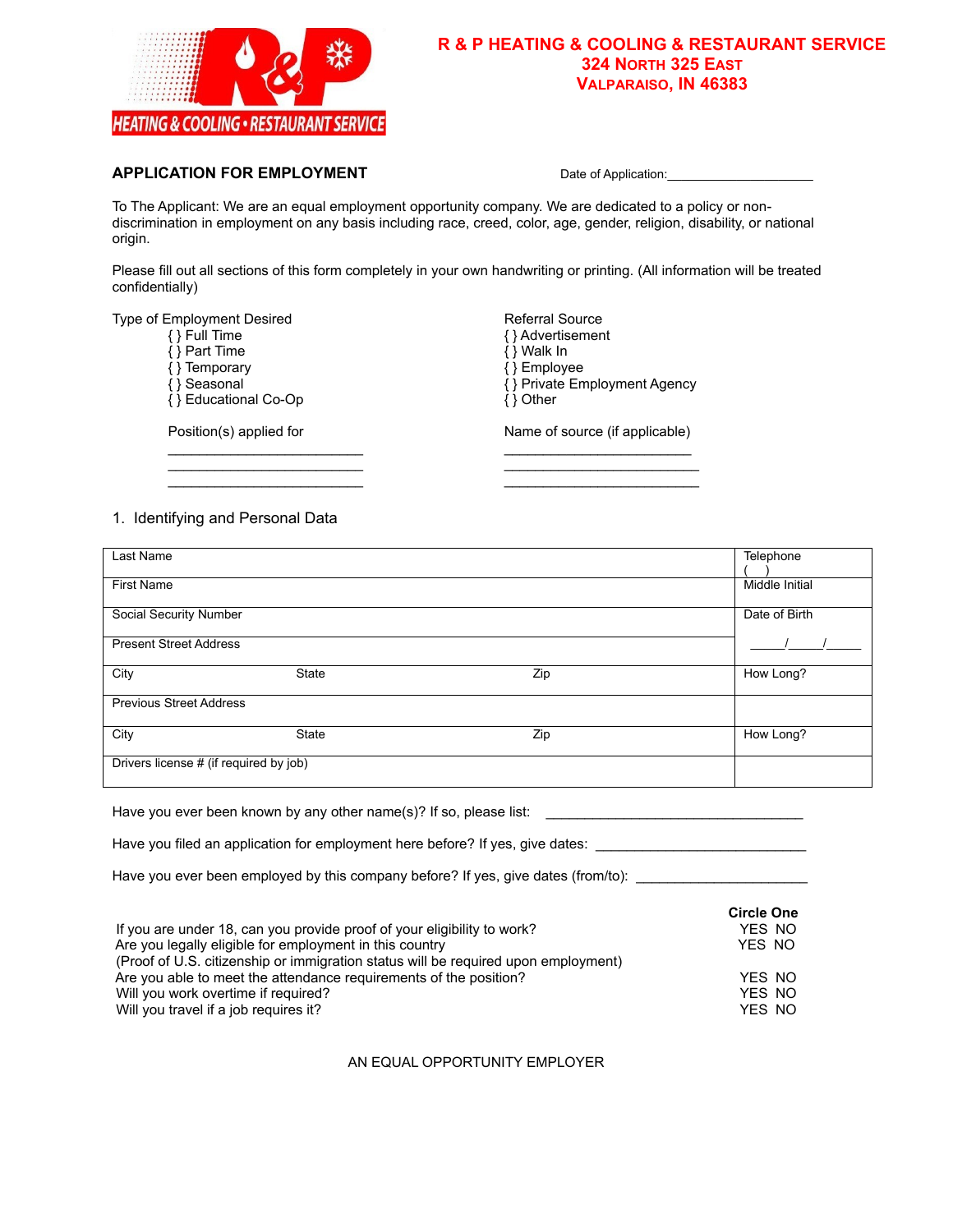# 2. Employment History

Please list your last (5) employers starting with the most recent. (Include your present position if you now employed.) Omit military service, and explain any gaps between employments.

| From                       | To | Company Name          |       | Telephone   |
|----------------------------|----|-----------------------|-------|-------------|
|                            |    |                       |       |             |
| Job Title                  |    | <b>Street Address</b> |       |             |
|                            |    |                       |       |             |
| Immediate Supervisor Title |    | City                  | State | Zip         |
|                            |    |                       |       |             |
| Reason For Leaving         |    |                       |       |             |
|                            |    |                       |       |             |
|                            |    |                       |       | Salary/Rate |
|                            |    |                       |       |             |

| From                       | To | <b>Company Name</b>   |       | Telephone   |
|----------------------------|----|-----------------------|-------|-------------|
|                            |    |                       |       |             |
| Job Title                  |    | <b>Street Address</b> |       |             |
|                            |    |                       |       |             |
| Immediate Supervisor Title |    | City                  | State | Zip         |
|                            |    |                       |       |             |
| Reason For Leaving         |    |                       |       |             |
|                            |    |                       |       |             |
|                            |    |                       |       | Salary/Rate |
|                            |    |                       |       |             |

| From                       | To | Company Name          |             | Telephone |
|----------------------------|----|-----------------------|-------------|-----------|
|                            |    |                       |             |           |
| Job Title                  |    | <b>Street Address</b> |             |           |
|                            |    |                       |             |           |
| Immediate Supervisor Title |    | State<br>City         |             | Zip       |
|                            |    |                       |             |           |
| Reason For Leaving         |    |                       |             |           |
|                            |    |                       |             |           |
|                            |    |                       | Salary/Rate |           |
|                            |    |                       |             |           |

| From                       | To | <b>Company Name</b>   | Telephone   |
|----------------------------|----|-----------------------|-------------|
| Job Title                  |    | <b>Street Address</b> |             |
| Immediate Supervisor Title |    | State<br>City         | Zip         |
| Reason For Leaving         |    |                       |             |
|                            |    |                       | Salary/Rate |

| From                       | To | Company Name          | Telephone   |
|----------------------------|----|-----------------------|-------------|
| Job Title                  |    | <b>Street Address</b> |             |
| Immediate Supervisor Title |    | State<br>City         | Zip         |
| Reason For Leaving         |    |                       |             |
|                            |    |                       |             |
|                            |    |                       | Salary/Rate |
|                            |    |                       |             |

EQUAL OPPORTUNITY EMPLOYER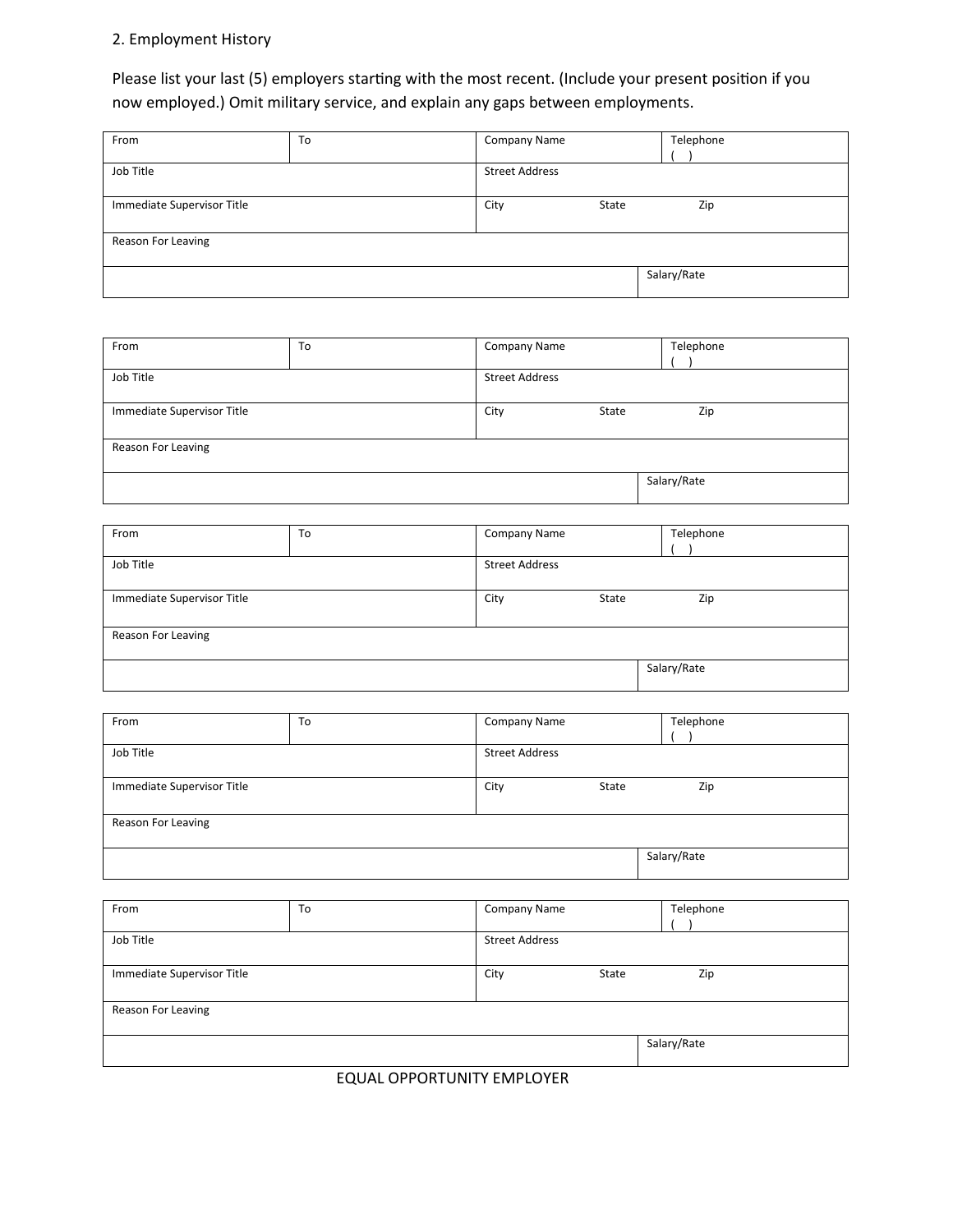#### **2. Employment History (cont.)**

| Which of your prior jobs did you like best? Why?________________________________             |
|----------------------------------------------------------------------------------------------|
| Do you prefer a job with a variety of duties?                                                |
| What kind of work would you most like to do, if all paid the same?                           |
| Please list any former employers you would prefer we not contact for reference. Explain why. |
|                                                                                              |
| May we contact your present employer? If "No", why not?_________________________             |
| Did you have an investment in or were you an owner or part owner of any of the above firms?  |
| Are you related by blood or marriage to any of the above employers?                          |

**Specialized Skill Section** *Indicate (X) below the kinds of work you have done.* 

# SKILLS AND FUNCTIONS<br>[] Commercial Kitchen Equipment

- 
- The Hobart Slicers, Dishwashers, & Mixers [ ] Ice Machine Repair [ ] Exhaust Hood & Make-Up Air Unit Repair [ ] Ice Machine Cleaning
- [ ] Exhaust Hood & Make-Up Air Unit Repair [ ] Commercial HVAC Repairs
- 
- [ ] Furnace & Air Conditioning Tune-Ups [ ] Sheet Metal/Ductwork<br>
[ ] Furnace & Air Conditioning Repair [ ] Commercial HVAC Installation
- [ ] Furnace & Air Conditioning Repair
- [ ] Residential/Commercial Water Heater Repair [ ] Fork Truck Certified
- [ ] Residential/Commercial Water Heater Installation
- [ ] Commercial Kitchen Equipment [ ] Installation of Walk-In Cooler/Freezers [ ] Commercial Refrigeration [ ] Installation of Exhaust Hoods/Fans/MU
	- [ ] Installation of Exhaust Hoods/Fans/MUA<br>[ ] Ice Machine Repair
	-
	-
	- [ ] Furnace & Air Conditioning Installation<br>[ ] Sheet Metal/Ductwork
	-
	-
	-

### 3. References

List name and telephone numbers of (3) business/work references who are not related to you and are not previous supervisors. If not applicable, list (3) school or personal references who are not related to you

| Name | Telephone Number | Years Known |
|------|------------------|-------------|
| Name | Telephone Number | Years Known |
| Name | Telephone Number | Years Known |

#### 4. Education

|                           | <b>Name and Location</b><br>of School Attended<br>(full time attendance during days only) | <b>Course of Study</b><br>or Degree<br>Earned | <b>Years Attended</b><br>(From-To) | Did You<br>Graduate |
|---------------------------|-------------------------------------------------------------------------------------------|-----------------------------------------------|------------------------------------|---------------------|
| <b>High School</b>        |                                                                                           |                                               |                                    |                     |
| <b>Undergrad. College</b> |                                                                                           |                                               |                                    |                     |
| Graduate/                 |                                                                                           |                                               |                                    |                     |
| Professional              |                                                                                           |                                               |                                    |                     |
| <b>Other (Specify)</b>    |                                                                                           |                                               |                                    |                     |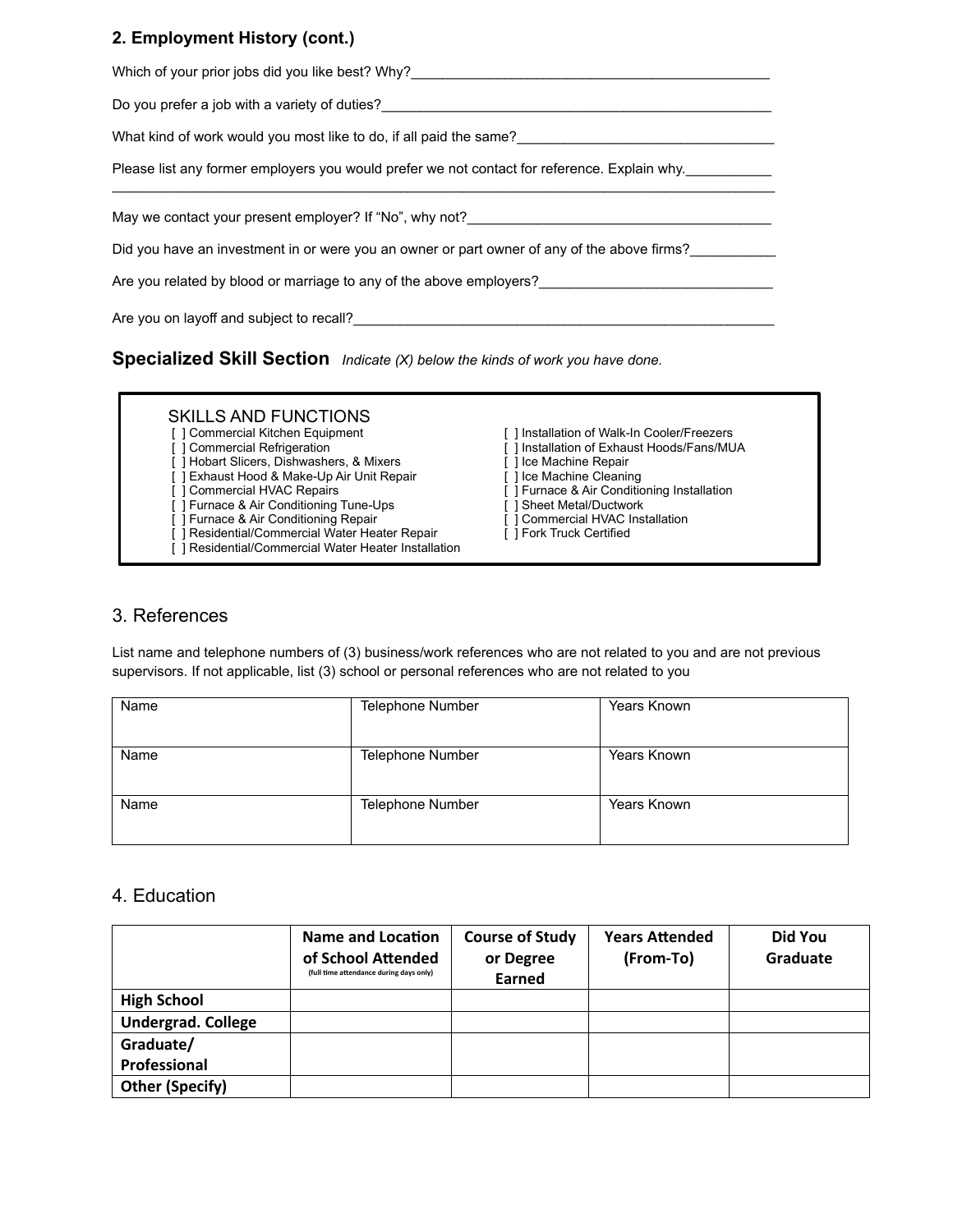|                          | <b>Name and Location</b><br>of School Attended<br>(full time attendance during days only) | <b>Course of Study</b><br>or Degree<br><b>Earned</b> | <b>Years Attended</b><br>(From-To) | Did You<br>Graduate |
|--------------------------|-------------------------------------------------------------------------------------------|------------------------------------------------------|------------------------------------|---------------------|
| Night School,            |                                                                                           |                                                      |                                    |                     |
| Correspondence or        |                                                                                           |                                                      |                                    |                     |
| <b>Extension Courses</b> |                                                                                           |                                                      |                                    |                     |
| <b>Completed</b>         |                                                                                           |                                                      |                                    |                     |

Are you presently enrolled in any course or program of education? If yes, elaborate.

Please list any extracurricular activities, clubs, and organizations or sports in which you participated while attending school. (Exclude any activities or information that would reveal gender, race, religion, age, national origin, color, disability, or other protected status.)

\_\_\_\_\_\_\_\_\_\_\_\_\_\_\_\_\_\_\_\_\_\_\_\_\_\_\_\_\_\_\_\_\_\_\_\_\_\_\_\_\_\_\_\_\_\_\_\_\_\_\_\_\_\_\_\_\_\_\_\_\_\_\_\_\_\_\_\_\_\_\_\_\_\_\_\_\_\_\_\_\_\_\_\_\_\_\_\_\_\_\_\_\_

\_\_\_\_\_\_\_\_\_\_\_\_\_\_\_\_\_\_\_\_\_\_\_\_\_\_\_\_\_\_\_\_\_\_\_\_\_\_\_\_\_\_\_\_\_\_\_\_\_\_\_\_\_\_\_\_\_\_\_\_\_\_\_\_\_\_\_\_\_\_\_\_\_\_\_\_\_\_\_\_\_\_\_\_\_\_\_\_\_\_\_\_\_

\_\_\_\_\_\_\_\_\_\_\_\_\_\_\_\_\_\_\_\_\_\_\_\_\_\_\_\_\_\_\_\_\_\_\_\_\_\_\_\_\_\_\_\_\_\_\_\_\_\_\_\_\_\_\_\_\_\_\_\_\_\_\_\_\_\_\_\_\_\_\_\_\_\_\_\_\_\_\_\_\_\_\_\_\_\_\_\_\_\_\_\_\_

# 5. U.S. Military Service

| Date entered service                  | Date of discharge     |
|---------------------------------------|-----------------------|
| Type of work performed                | Branch of service     |
| Were you honorably discharged         | Highest rank achieved |
| Training received in military service |                       |

# 6. Other Qualifications

List any additional information you would like us to consider.

Indicate any foreign languages you can speak, read, or write.

|       | Fluent | Good | Fair |
|-------|--------|------|------|
| Speak |        |      |      |
| Read  |        |      |      |
| Write |        |      |      |

 $\mathcal{L}_\mathcal{L} = \mathcal{L}_\mathcal{L} = \mathcal{L}_\mathcal{L} = \mathcal{L}_\mathcal{L} = \mathcal{L}_\mathcal{L} = \mathcal{L}_\mathcal{L} = \mathcal{L}_\mathcal{L} = \mathcal{L}_\mathcal{L} = \mathcal{L}_\mathcal{L} = \mathcal{L}_\mathcal{L} = \mathcal{L}_\mathcal{L} = \mathcal{L}_\mathcal{L} = \mathcal{L}_\mathcal{L} = \mathcal{L}_\mathcal{L} = \mathcal{L}_\mathcal{L} = \mathcal{L}_\mathcal{L} = \mathcal{L}_\mathcal{L}$ 

Note to Applicants: Do not answer this question unless you have been informed about the requirements of the job for which you were applying.

 Are you capable of performing in a reasonable manner the activities involved in the job for which you have applied? A description of the activities involved in such a job or occupation is attatched.

.............

\_\_\_\_\_\_\_\_\_\_\_\_\_\_\_\_\_\_\_\_\_\_\_\_\_\_\_\_\_\_\_\_\_\_\_\_\_\_\_\_\_\_\_\_\_\_\_\_\_\_\_\_\_\_\_\_\_\_\_\_\_\_\_\_\_\_\_\_\_\_\_\_\_\_\_\_\_\_\_\_\_

\_\_